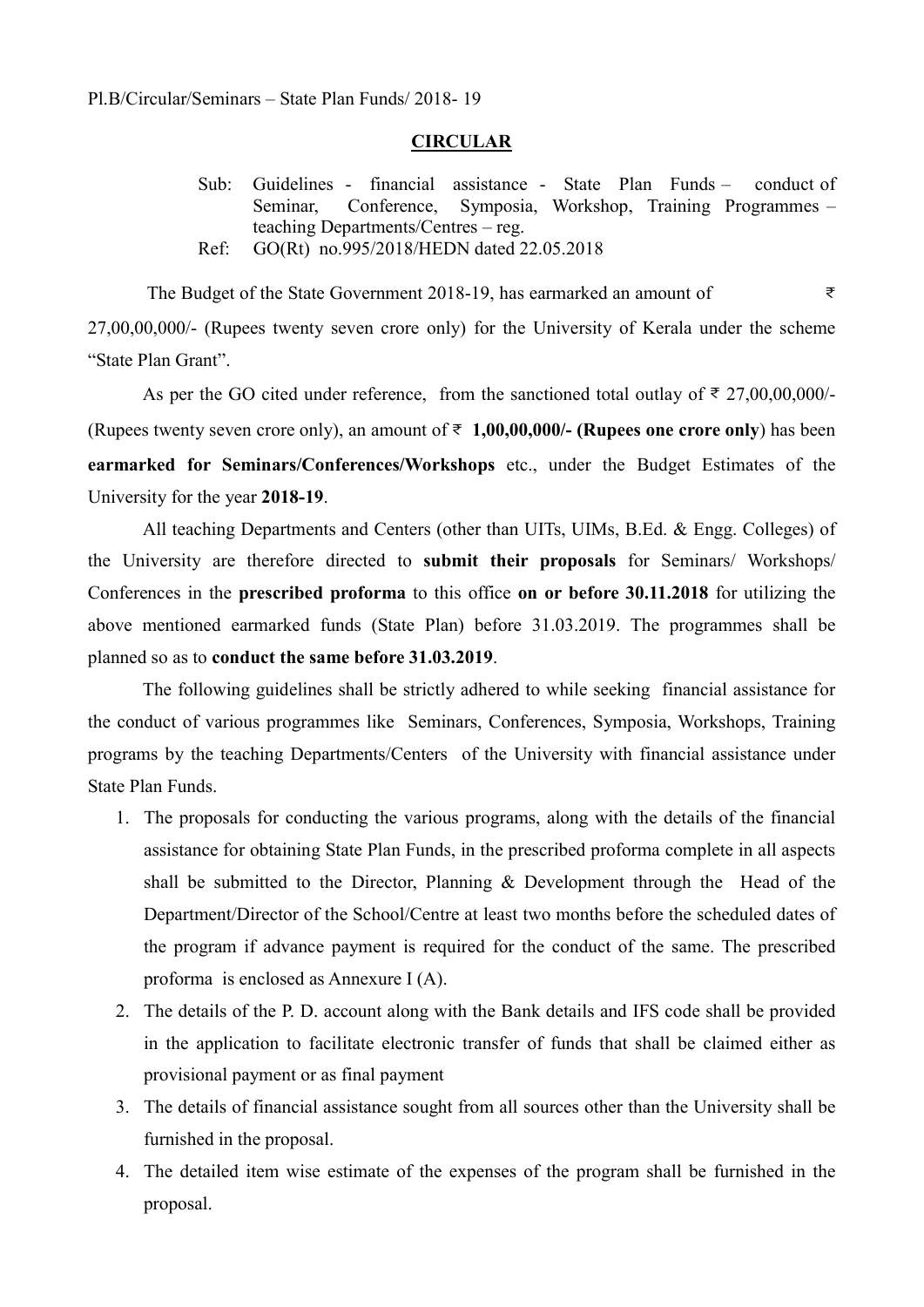- 5. Prior sanction of the Vice-Chancellor shall be obtained for meeting the airfare expenses from the Seminar Funds, change in dates/ change in the title of the programme.
- 6. As per Article 99 of Kerala Financial Code Volume I, it is the responsibility of the official availing the advance to regularise the same within a period of 90 days from date of receipt of the payment. Hence, the advance drawn shall be regularised, by the person who receives the financial assistance, soon after the conduct of the programme within the financial year itself by submitting the detailed statement of expenditure, related bills and vouchers with all due certificates, brief report of the programme conducted and other necessary documents.
- 7. The detailed brochure of the program shall be included at the time of settlement. The brochure shall contain details of all sponsorships for the program.
- 8. All the claims for final payment shall be submitted at least two months before the end of the financial year.
- 9. The financial assistance released for the program shall remain as personal liability of the the person who receives the financial assistance until the proper regularization/settlement of accounts as per rules.
- 10. The details including the proceeding of the Seminars/ Workshops/ Conferences shall be published in the official website of the University/Department/Centre (both soft and hard copies of the proceeding be submitted along with the bills and vouchers).
- 11. The conduct of the programme and utilisation of the allotted financial assistance shall be well planned, organised and executed, since non utilisation of allotted funds results in denial of financial assistance to other deserving departments.

 Thiruvananthapuram 20.06.2018

> Sd/- Director (P&D)

To,

The P. R. O. for publishing in the University of Kerala website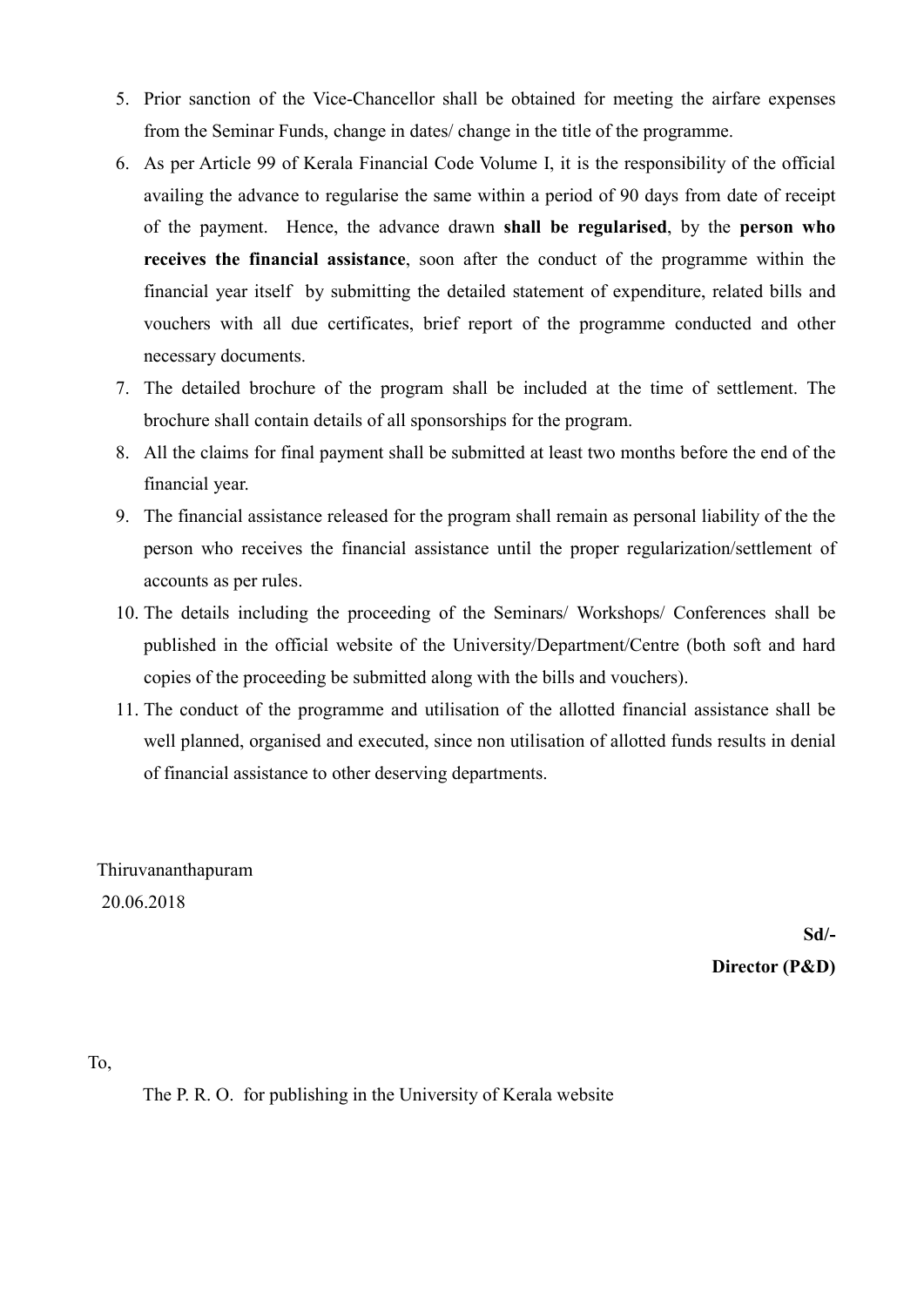# UNIVERSITY OF KERALA

# Application for financial assistance from State Plan Funds for holding National/International Seminars/ Symposia/ Conferences/ Workshops/ Training Programmes – 2018 - 2019

## [PLEASE TICK  $(\vec{v})$  THE APPROPRIATE ITEM]

| IX 7 TITIN 7<br>symposium<br>∩n<br>seminar<br>iterence<br>A I<br>. . | Workshop |
|----------------------------------------------------------------------|----------|
|----------------------------------------------------------------------|----------|

| <b>GEOGRAPHICAL</b> | State Level | Regional | National | International |
|---------------------|-------------|----------|----------|---------------|
| <b>COVERAGE</b>     |             |          |          |               |

| <b>BROAD SUBJECT</b> | Sciences | Arts/Humanities | Commerce | <b>Others</b> |
|----------------------|----------|-----------------|----------|---------------|
| <b>AREAS</b>         |          |                 |          |               |

### 4. TITLE OF THE PROGRAMME

#### 5. DATES

 $\overline{a}$ 

 $\overline{a}$ 

| <b>FROM</b> | <b>TOTAL Number of Days</b> |
|-------------|-----------------------------|
|             |                             |

### 6. VENUE

## 7. NAME AND ADDRESS OF ORGANIZING DEPARTMENT

Name of the Department :

Address :

Phone/Mobile :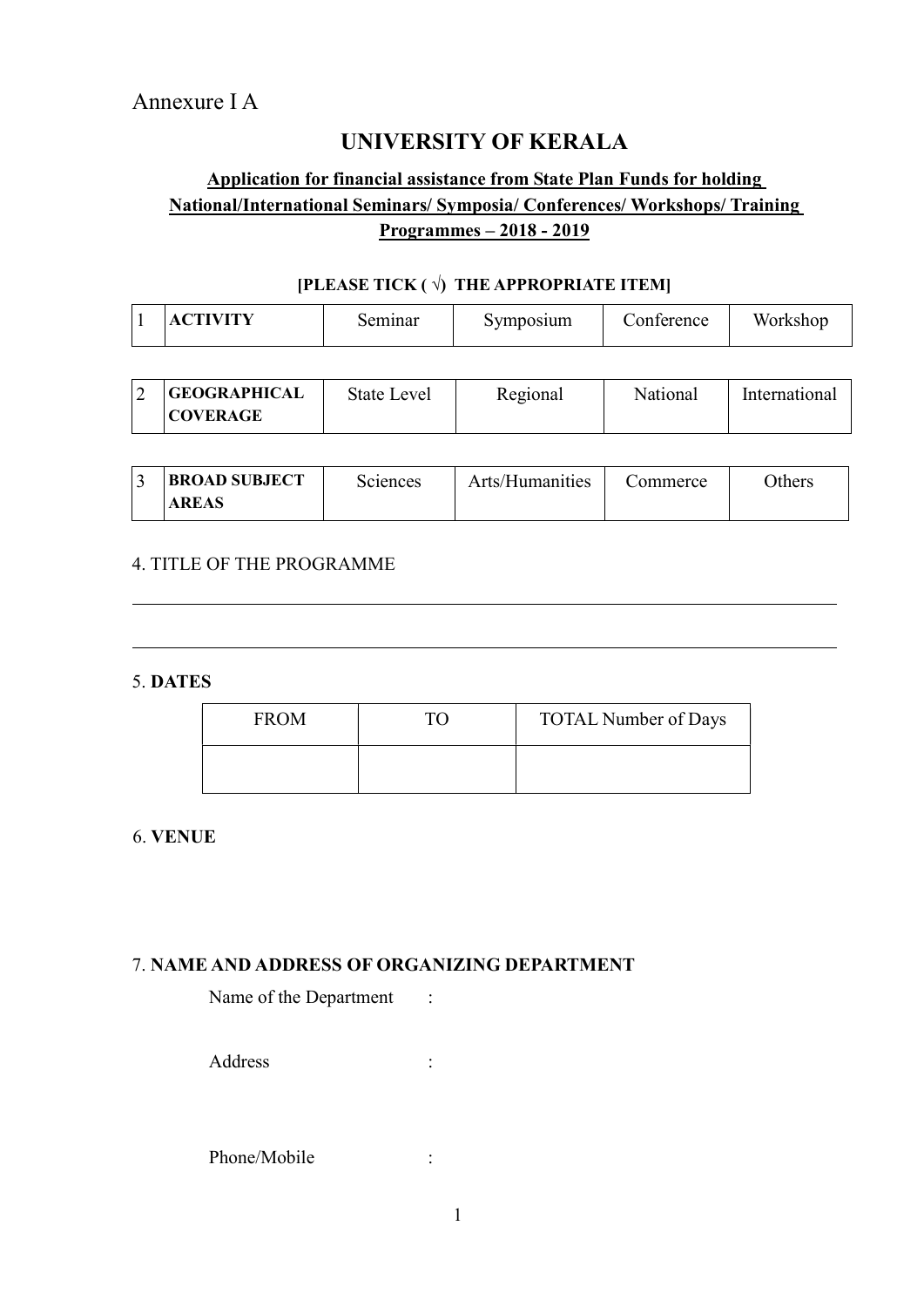Email :

#### 8. NAME AND ADDRESS OF ORGANIZING SECRETARY

 Name : Address :

Phone/Mobile: Email:

# 9. NAME AND ADDRESS OF PERSON EMPOWERED TO RECEIVE FINANCIAL GRANT

a. Name :

Address :

Phone: Email:

#### b. Details of Bank Account to which financial assistance is to be transferred \* PD Account number of the Department/Centre

Name of Bank & Branch:

Account Number:\_\_\_\_\_\_\_\_\_\_\_\_\_\_\_\_\_\_\_\_\_\_ IFS Code:\_\_\_\_\_\_\_\_\_\_\_\_\_\_\_\_\_\_\_\_\_

## 10. BROAD DETAILS OF ESTIMATED EXPENDITURE (in  $\bar{\tau}$ )

| Sl.No          | <b>Details of Estimated Expenditure</b>               | <b>Amount</b> |
|----------------|-------------------------------------------------------|---------------|
| $\mathbf{1}$   | TA/DA for young Teachers (below 45 years) (Indian)    |               |
| $\overline{2}$ | TA/DA for Resource Person (Indian) #                  |               |
| 3              | Pre-conference printing (Announcement, abstracts etc) |               |
| $\overline{4}$ | Publication of proceedings                            |               |
| 5              | Stationery                                            |               |
| 6              | Secretarial Assistance                                |               |
| $\overline{7}$ | Local Hospitality                                     |               |
| 8              | Miscellaneous                                         |               |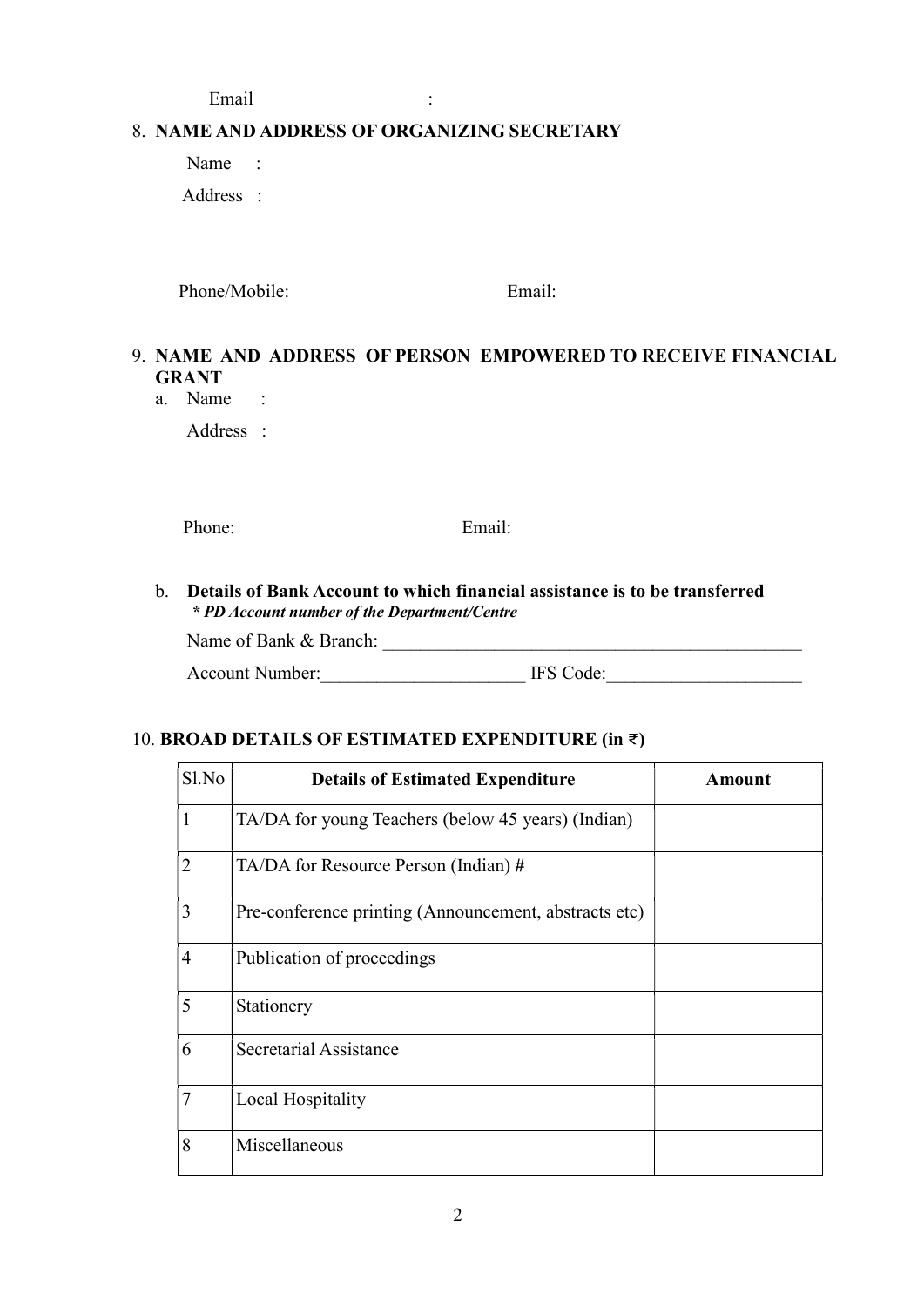## Total Expenditure

# Prior sacntion of the Vice-Chancellor shall be obtained for meeting the airfare expenses from the seminar funds. Kindly furnish the name, designation, address and travel details of the resource persons along with the request.

### 11. ESTIMATES OF PROCEEDINGS

- A) Will the proceedings be priced?
- B) No. of pages & copies to be printed:
- C) Approximate price of proceedings  $(\overline{\tau})$
- D) Estimated cost of printing (Rs.)
- E) Estimated Income from sale of proceedings  $(\vec{\tau})$

#### 12. DETAILS OF INCOME

#### A. FROM OTHER FUNDING AGENCIES

|                | Sources | Amount<br>Requested<br>₹ | Amount<br>committed or<br>received $\bar{z}$ | Items for which grant<br>requested |
|----------------|---------|--------------------------|----------------------------------------------|------------------------------------|
| -1             |         |                          |                                              |                                    |
| $\overline{2}$ |         |                          |                                              |                                    |
| 3              |         |                          |                                              |                                    |
| $\overline{4}$ |         |                          |                                              |                                    |

B (a) By Registration :

(b) By Advertisement :

(c) Contribution by other Society/ Institute :

#### Total :

## 13. FINANCIAL ASSISTANCE REQUIRED FROM UNIVERSITY:

|   | <b>Specific Items of Expenditure</b>                   | Amount $($ ₹) |
|---|--------------------------------------------------------|---------------|
|   | TA/DA for young Teachers (below 45 years) (Indian)     |               |
|   | $TA/DA$ for Resource Person (Indian) #                 |               |
|   | Pre-conference printing (Announcement, abstracts etc.) |               |
| 4 | Publication of proceedings                             |               |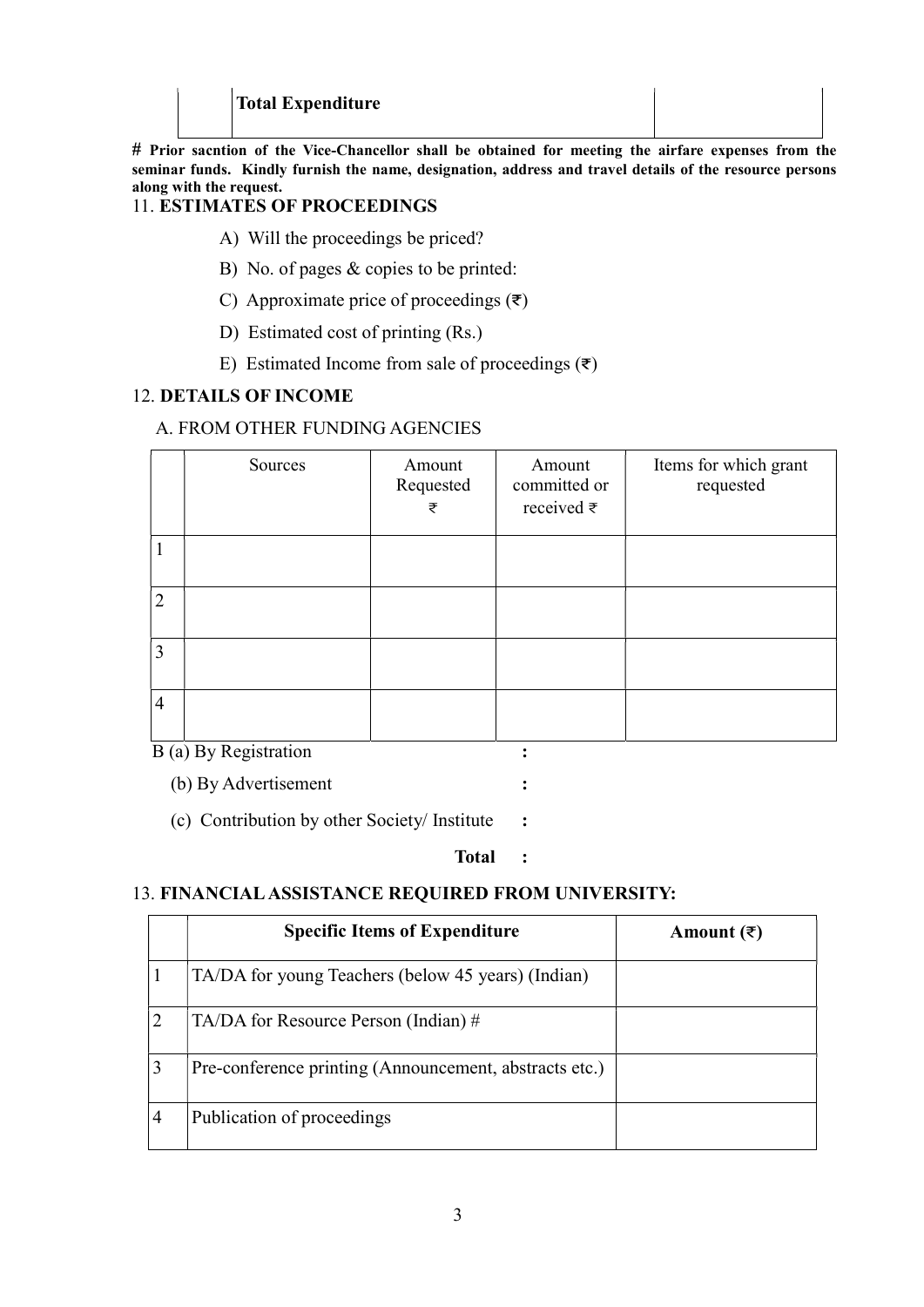| 5  | Stationery               |  |
|----|--------------------------|--|
| 6  | Secretarial Assistance   |  |
| 7  | <b>Local Hospitality</b> |  |
| 8. | Miscellaneous            |  |
|    | <b>Total Expenditure</b> |  |

## 14. DETAILS OF REGULARISATION OF PREVIOUS GRANTS RECEIVED BY THE **ORGANISER**

Details of provisional payment pending regularisation, if any:

U. O. No. and Date;

## (Please submit copy of the University Order sanctioning Provisional Payment)

#### 15. NUMBER OF PARTICIPANTS EXPECTED REGION WISE:

| Number of participants expected to attend (Put tick mark)     |  |  |  |       |
|---------------------------------------------------------------|--|--|--|-------|
| International<br>Within the State<br><b>National</b><br>Local |  |  |  | Total |
|                                                               |  |  |  |       |

a) If International, whether clearance from Government of India has been obtained?

### 16. IN CASE OF INTERNATIONAL CONFERENCE, KINDLY GIVE RESOURCES FOR INTERNATIONAL TRAVEL AND LOCAL HOSPITALITY:

### 17. BRIEF STATEMENT OF OBJECTIVE OF SEMINAR HIGHLIGHTING ITS IMPORTANCE IN NATIONAL CONTEXT (SEPARATE PAPERS TO BE ATTACHED)

a. Review state of art

b. Formulate specific programme of action with programme